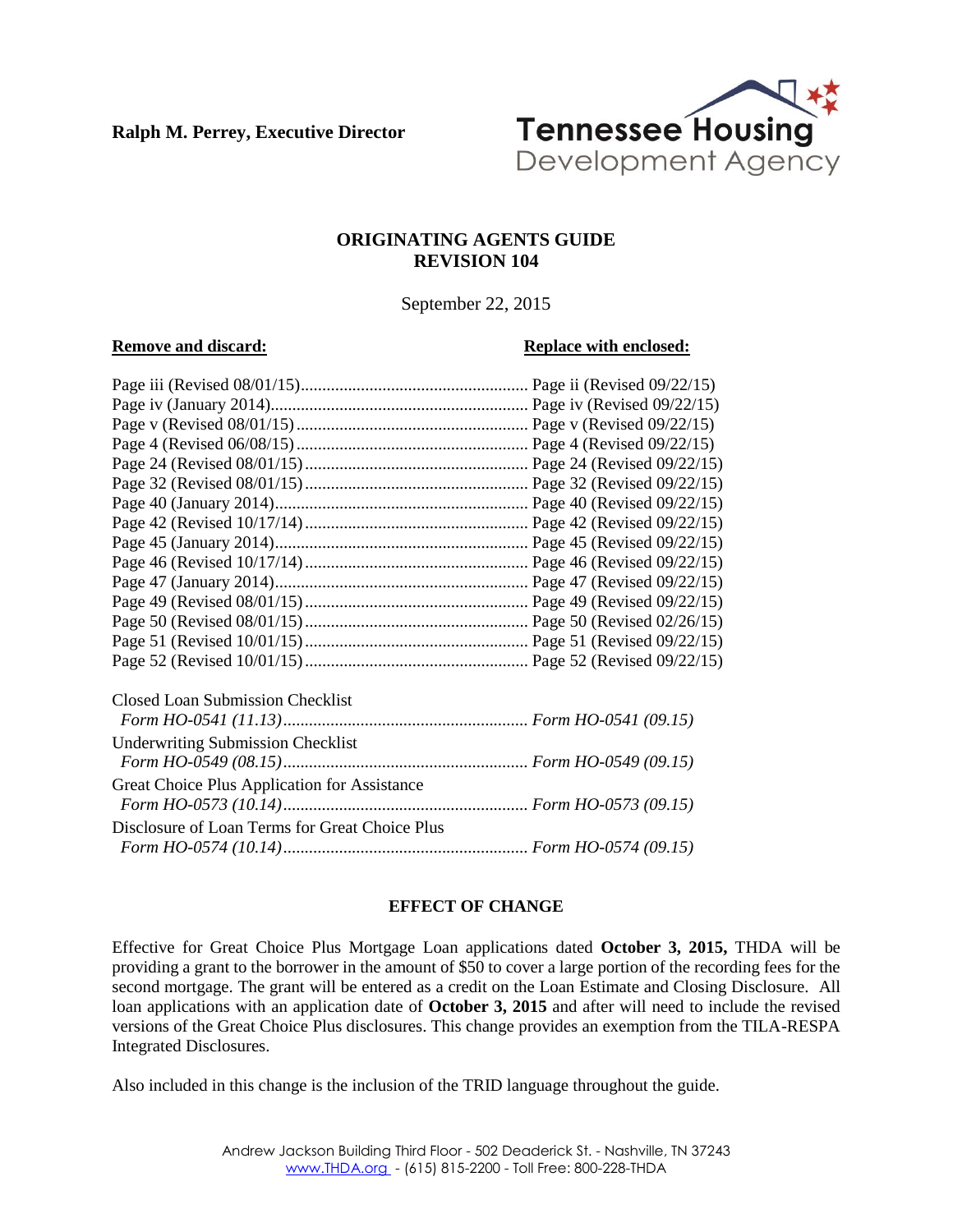

# **Originating Agents Guide**

# JANUARY 2014

Latest Revision: 09/22/15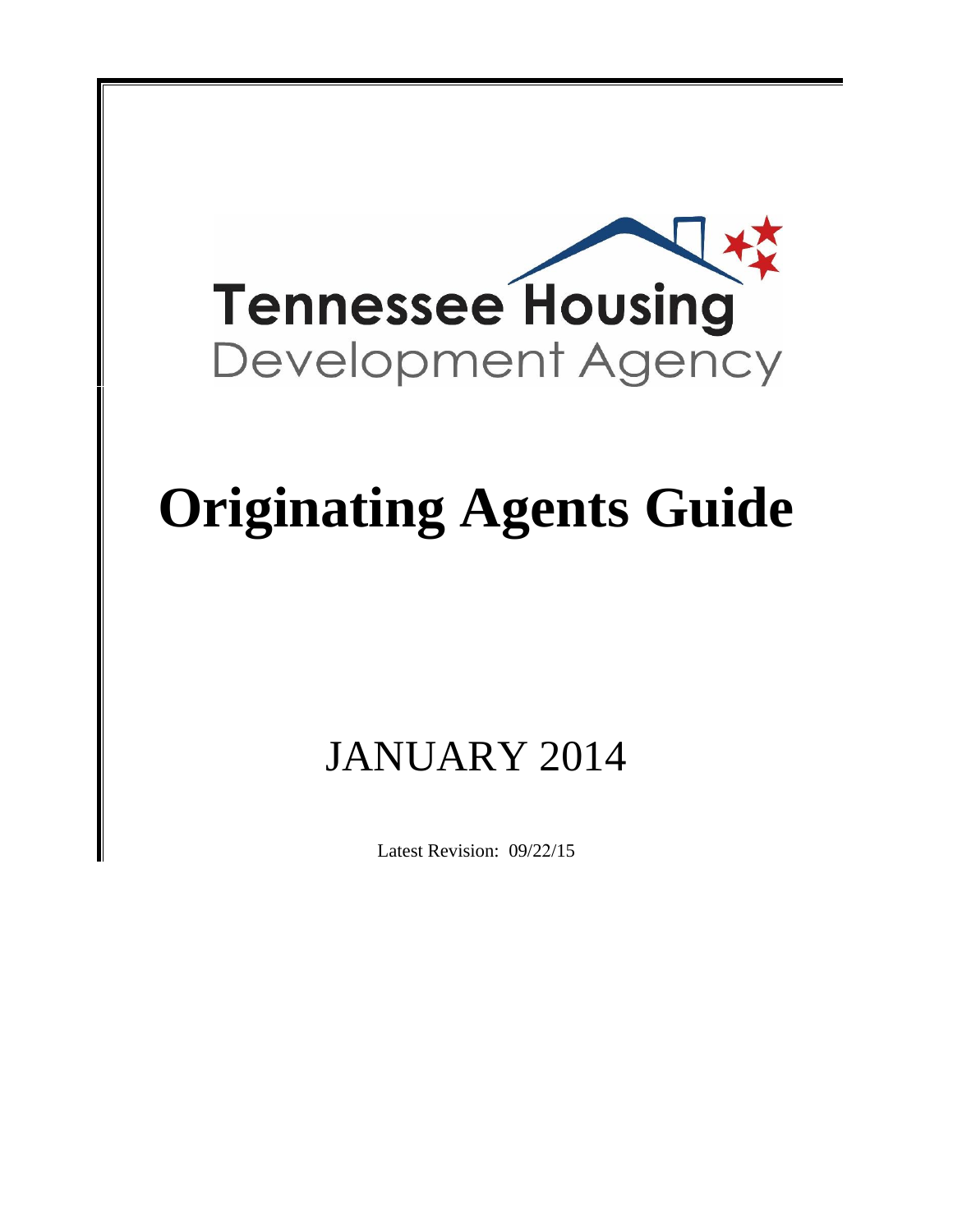# PART III PROCEDURES

## SECTION 6: SUBMITTING AN APPLICATION FILE TO THDA

| 6.1 |                                                                                 |  |
|-----|---------------------------------------------------------------------------------|--|
| 6.2 |                                                                                 |  |
|     |                                                                                 |  |
|     |                                                                                 |  |
|     |                                                                                 |  |
|     |                                                                                 |  |
|     |                                                                                 |  |
|     |                                                                                 |  |
|     |                                                                                 |  |
|     |                                                                                 |  |
|     |                                                                                 |  |
|     |                                                                                 |  |
|     |                                                                                 |  |
|     |                                                                                 |  |
|     |                                                                                 |  |
|     |                                                                                 |  |
|     | Final Divorce Decree/Marital Dissolution; Court Ordered Child                   |  |
|     |                                                                                 |  |
|     | Verification of Employment; Most Recent Pay Stub; Form Evidencing               |  |
|     |                                                                                 |  |
|     |                                                                                 |  |
|     | Original Certificate of Title or Original Manufactured Certificate of Origin 31 |  |
|     | Verification of Deposit or Bank Statements for Previous Two Months  31          |  |
|     |                                                                                 |  |
|     |                                                                                 |  |
|     |                                                                                 |  |
|     |                                                                                 |  |
|     |                                                                                 |  |
|     |                                                                                 |  |
| 6.3 |                                                                                 |  |
|     |                                                                                 |  |
|     |                                                                                 |  |
|     |                                                                                 |  |
| 6.4 |                                                                                 |  |
|     |                                                                                 |  |
|     |                                                                                 |  |
|     |                                                                                 |  |
| 6.5 |                                                                                 |  |
|     |                                                                                 |  |
|     |                                                                                 |  |
|     |                                                                                 |  |
|     |                                                                                 |  |
|     |                                                                                 |  |
|     |                                                                                 |  |
|     |                                                                                 |  |
|     |                                                                                 |  |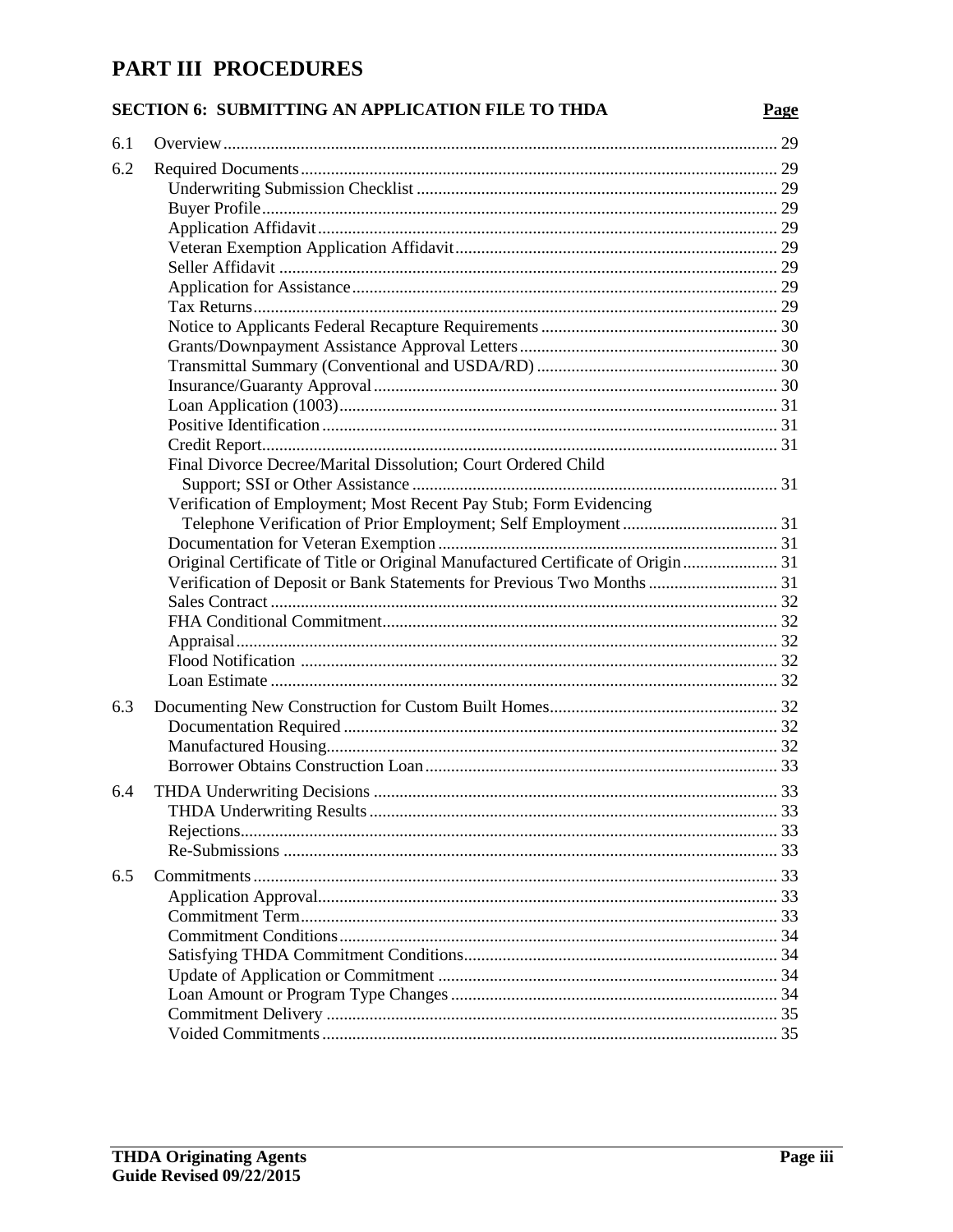#### Page 6.6 6.7

#### **CLOSING A THDA LOAN SECTION 7**

| 7.1 |                                                                                  |  |
|-----|----------------------------------------------------------------------------------|--|
| 7.2 |                                                                                  |  |
| 7.3 |                                                                                  |  |
| 7.4 |                                                                                  |  |
| 7.5 | Original Certificate of Title or Original Manufactured Certificate of Origin  41 |  |
| 7.6 |                                                                                  |  |
| 7.7 |                                                                                  |  |

#### **SECTION 8:** SHIPPING A CLOSED THDA LOAN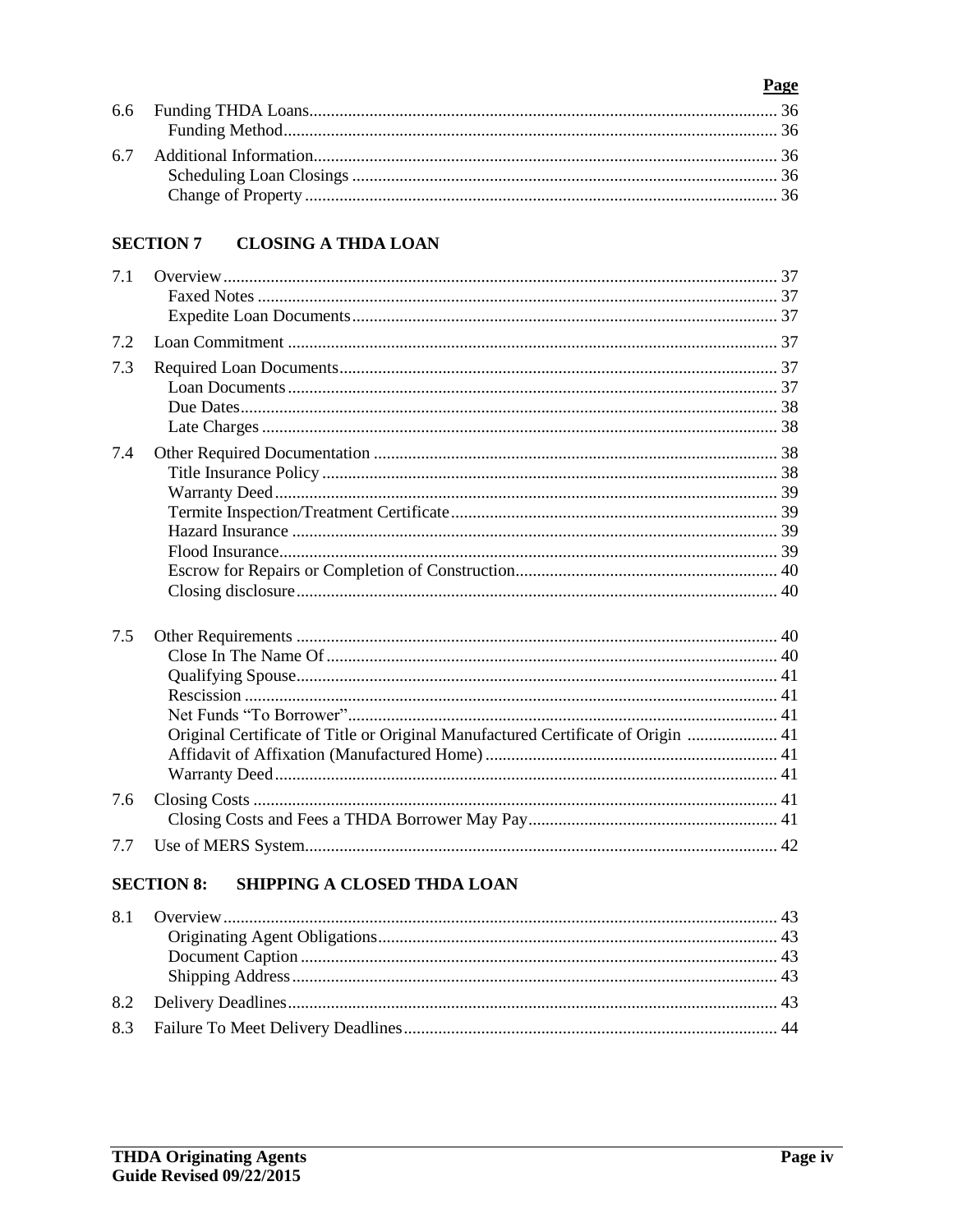## Page

| 8.4 |                                                                      |  |
|-----|----------------------------------------------------------------------|--|
|     |                                                                      |  |
|     | Request For Loan Purchase with Acknowledgement and Certification  44 |  |
|     |                                                                      |  |
|     |                                                                      |  |
|     |                                                                      |  |
|     |                                                                      |  |
|     |                                                                      |  |
|     |                                                                      |  |
|     |                                                                      |  |
|     |                                                                      |  |
|     |                                                                      |  |
|     |                                                                      |  |
|     |                                                                      |  |
|     |                                                                      |  |
|     |                                                                      |  |
|     |                                                                      |  |
| 8.5 |                                                                      |  |
|     |                                                                      |  |
|     |                                                                      |  |
|     |                                                                      |  |
| 8.6 |                                                                      |  |
|     |                                                                      |  |
|     | PART IV ADDITIONAL INFORMATION                                       |  |

#### **SECTION 9:** THDA FORMS AND INSTRUCTIONS

| Request for Loan Purchase with Acknowledgement |  |
|------------------------------------------------|--|
|                                                |  |
|                                                |  |
|                                                |  |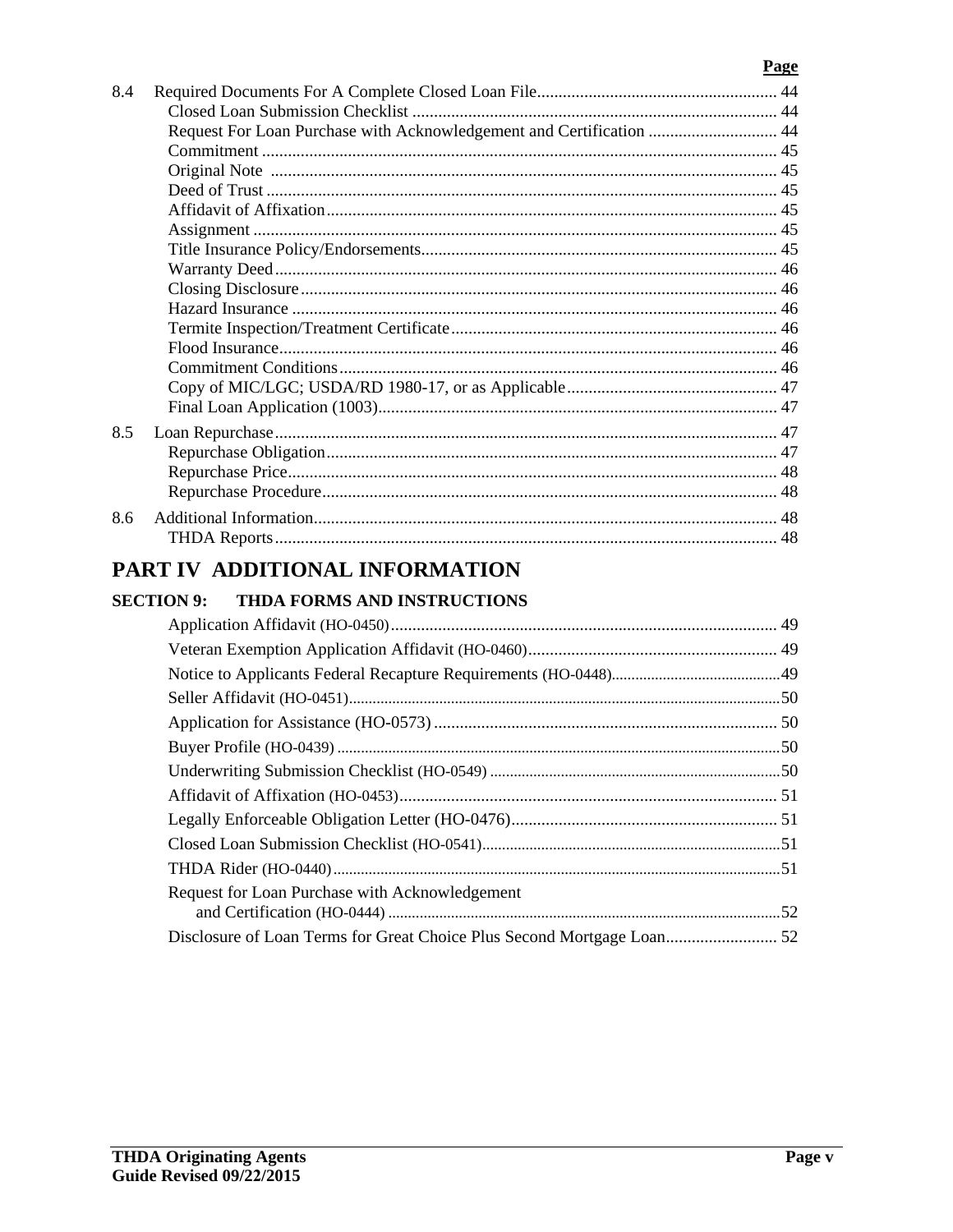#### **B. Great Choice Plus: Down Payment/Closing Cost Assistance Loan**

This loan offers down payment and closing cost assistance to first-time homebuyers at no interest but secured by a second deed of trust. This loan is available only with the THDA Great Choice first mortgage loan. The Great Choice Plus loan is a 0% interest rate, deferred payment, forgiveable second lien. The second mortgage loan is forgiven from year 11 through year 15 at 20% per year.

| <b>Eligible Borrower</b>        | Homebuyer obtaining THDA Great Choice Loan                                                                                                                                                                                                                                                                             |
|---------------------------------|------------------------------------------------------------------------------------------------------------------------------------------------------------------------------------------------------------------------------------------------------------------------------------------------------------------------|
| <b>Maximum Household Income</b> | THDA Great Choice Program Limits apply                                                                                                                                                                                                                                                                                 |
| <b>Maximum Loan Amount</b>      | Up to 4% of Purchase Price                                                                                                                                                                                                                                                                                             |
| <b>Interest Rate</b>            | 0%                                                                                                                                                                                                                                                                                                                     |
| <b>Loan Term</b>                | 15 year deferred, forgiveable                                                                                                                                                                                                                                                                                          |
| <b>Underwriting Criteria</b>    | Borrowers must have 640 minimum credit score.<br>Must meet all other THDA Underwriting<br>Guidelines. Manual underwriting allowed per<br>THDA guide.                                                                                                                                                                   |
| <b>Pre-Payment</b>              | The Great Choice Plus loan is due in full upon 1 <sup>st</sup> mortgage<br>payoff, assumption, or refinance prior to year 11. From year 11<br>through year 15, the loan is forgiven at 20% per year. No pre-<br>payment penalty. No assumption of Great Choice Plus allowed,<br>with the exception of a VA assumption. |
| <b>Allowable Fees</b>           | Recording fee                                                                                                                                                                                                                                                                                                          |
| <b>Closing Documents</b>        | Great Choice Plus Note and Deed of Trust in the name of THDA                                                                                                                                                                                                                                                           |
| <b>Homebuyer Education</b>      | Required prior to closing on THDA Great Choice Plus                                                                                                                                                                                                                                                                    |
| <b>Servicing</b>                | No monthly second mortgage payment is collected.                                                                                                                                                                                                                                                                       |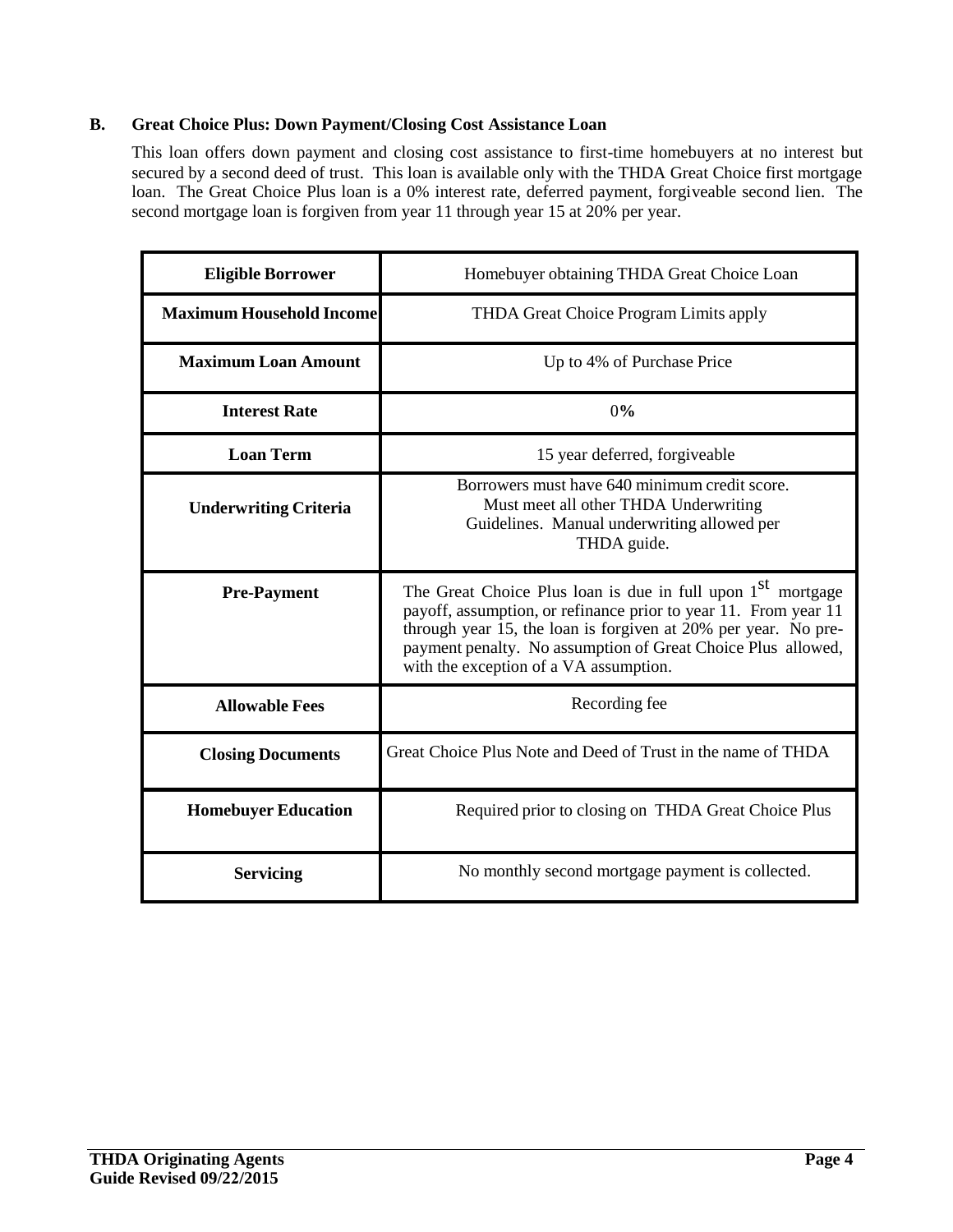#### **5.1 OVERVIEW**

#### **A. Disclosures**

1. Great Choice

Originating agents are required to provide all disclosures that comply with all federal and state laws and/or regulations. These include, without limitation, signed and dated copies of loan estimate, Tennessee Residential Property Condition Disclosure and transfer of servicing disclosures.

2. Great Choice Plus

Originating agents will provide all disclosures that comply with all federal and state laws and/or regulations.

#### **B. Underwriting Guidelines, Debt Ratios, Credit Scores, Compensating Factors**

Eligible applicants must meet credit underwriting standards of the relevant insuring program, as evidenced by the approval of a Direct Endorsement underwriter or the insurer, program accepted, underwriting software, i.e. Loan Prospector (LP), Desktop Underwriter (DU). LP or DU acceptance must also be signed by the Originating Agent underwriter or processor verifying the accuracy of information or data required to receive approval.

All loan submissions with a borrower(s) credit score (middle score or lowest score if only two scores) below 640 will not be eligible for THDA funding. THDA will accept loans with the following decision responses which shall meet the following THDA requirements:

- 1. Approve/Eligible: Maximum debt ratio of 45% and a minimum credit score of 640.
- 2. Refer/Eligible due to "no score" only: Loans must be manually underwritten using non tradiitonal credit guidelines in accordance with FHA guidelines, maximum debt ratio of 45%.
- 3. Refer/Eligible: Loans must be manually underwritten, maximum debt ratio of 43%, minimum credit score of 640, and must meet two of the three THDA overlays listed below.
	- The borrower must have a verified rental history. Verification of rental (VOR) is acceptable if borrower is renting from a commercial management company; or 12 months canceled checks/bank verification if borrower is renting from a private landlord.
	- One month PITI in reserves. This cannot be a gift.
	- A two year job history with a minimum of 12 months at current employer.
- 4. Approve/Ineligible: As it refers to the HUD REO \$100.00 down payment program only, maximum debt ratio of 45% and minimum credit score of 640.

All THDA loan application packages will be required to include a copy of the completed FHA Loan Underwriting and Transmittal Summary or Loan Analysis signed by an authorized program endorsed underwriter of the Originating Agent, or correspondent underwriting agent. (See Section 6.2. K)

Any closed loan subsequently determined to be ineligible for program insurance due to noncompliance with that program's credit underwriting guidelines will be ineligible for THDA funding and subject to repurchase without exception.

#### **C. Homebuyer Education**

Great Choice Plus and Homeownership for the Brave borrowers are required to obtain pre-purchase homebuyer education and counseling provided by a THDA approved Homebuyer Education (HBEI) Provider at one of the approved agencies listed on THDA's website at [www.thda.org.](http://www.thda.org/) Each person on the loan is required to obtain homebuyer education. The following formats are available for Homebuyer Education: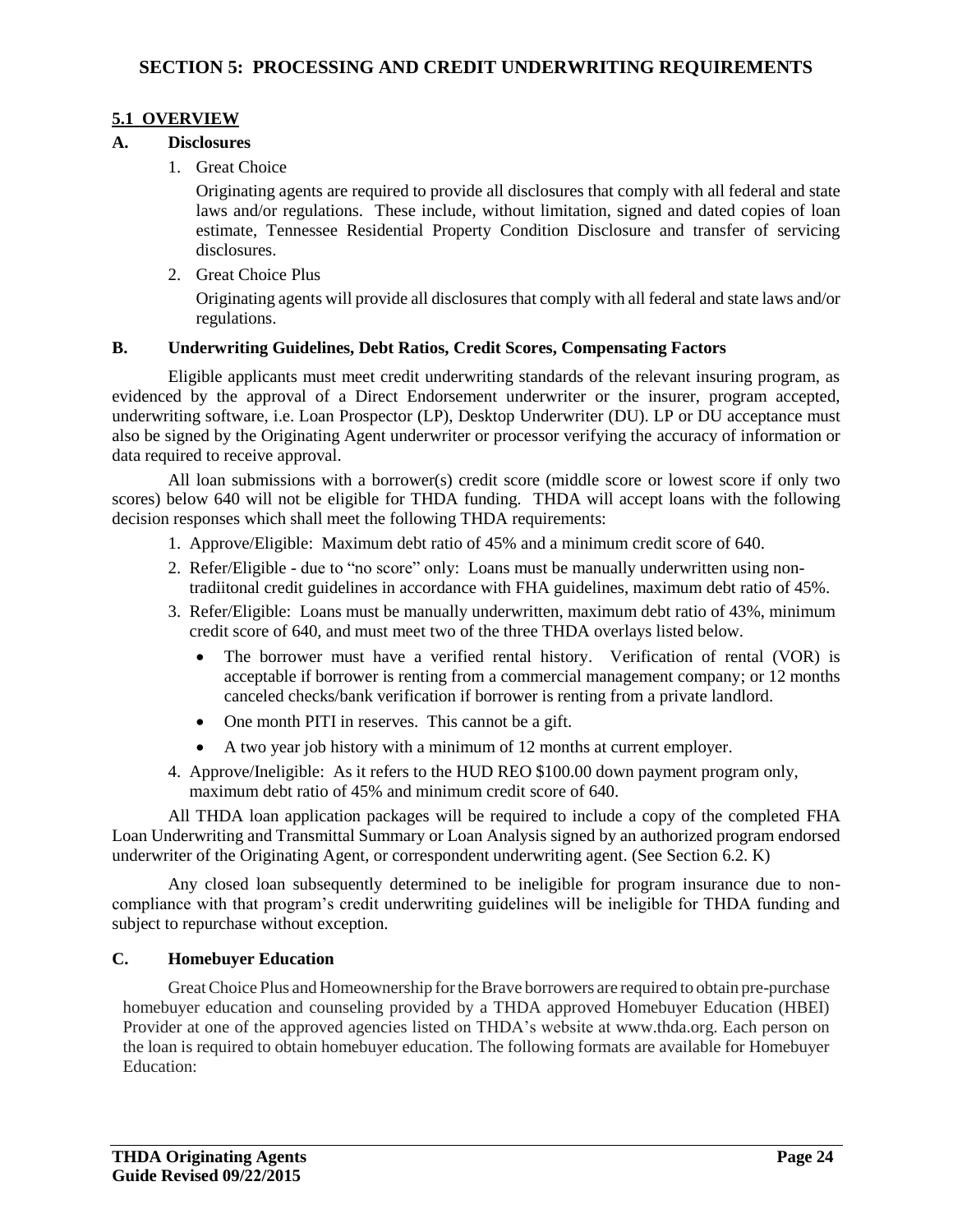#### **T. Sales Contract**

Include a copy of the purchase agreement (fully executed by seller and Applicant) in the application file. Information in the application file. Any changes to the purchase agreement must be initialed by seller and Applicant.

#### **U. FHA Conditional Commitment**

Enclose the HUD Form 92800.5B (FHA Conditional Commitment) and the Appraisal Analysis Sheet, both signed by the DE Underwriter.

#### **V. Appraisal**

Enclose an original Uniform Residential Appraisal Report (FMNA 1004) in the application file. The Uniform Residential Appraisal Report must reflect inspections of both the interior and exterior of the dwelling. If the original Appraisal must be submitted to the loan insurer or guarantor, a legible copy must be enclosed.

If the negotiated sales price for the property was modified after the Appraisal was provided, enclose a letter from the appraiser that indicates any changes in the appraiser's conclusions.

#### **W. Flood Notification**

If the property lies within a Special Flood Hazard Zone, the Originating Agent must make proper and timely disclosure to the Applicant in compliance with federal regulations. Provide a life of loan Flood Hazard certification with the initial underwriting submission package or closed loan documents.

#### **X. Loan Estimate**

 The initial Loan Estimate (LE) must be included in the Underwriting Submission Package and any subsequent changes in the LE, if necessary, must be included in the Closed Loan Submission Package. Great Choice Plus mortgage loan applications should reflect a \$50 credit from THDA to the borrower, representing the grant THDA is providing the borrower to cover a large portion of the recording fees for the second mortgage Deed of Trust.

#### **6.3 DOCUMENTING NEW CONSTRUCTION FOR CUSTOM BUILT HOMES**

**NOTE:** *This section does not apply to the purchase of a new or proposed residence located on a lot that is not owned by the Applicant prior to the date of the loan closing.* 

#### **A. Documentation Required**

- 1. Copy of Warranty Deed to lot.
- 2. Copy of construction contract.
- 3. Contractor's detailed cost estimate, if applicable.
- 4. Contractor's final itemized bill, if applicable.
- 5. Final inspection with photos, when complete.

#### **B. Manufactured Housing**

For manufactured housing, additional or substituted documentation must include a contract for the manufactured home and documentation for the cost of foundation, utilities, landscaping, driveways and all other necessary improvements.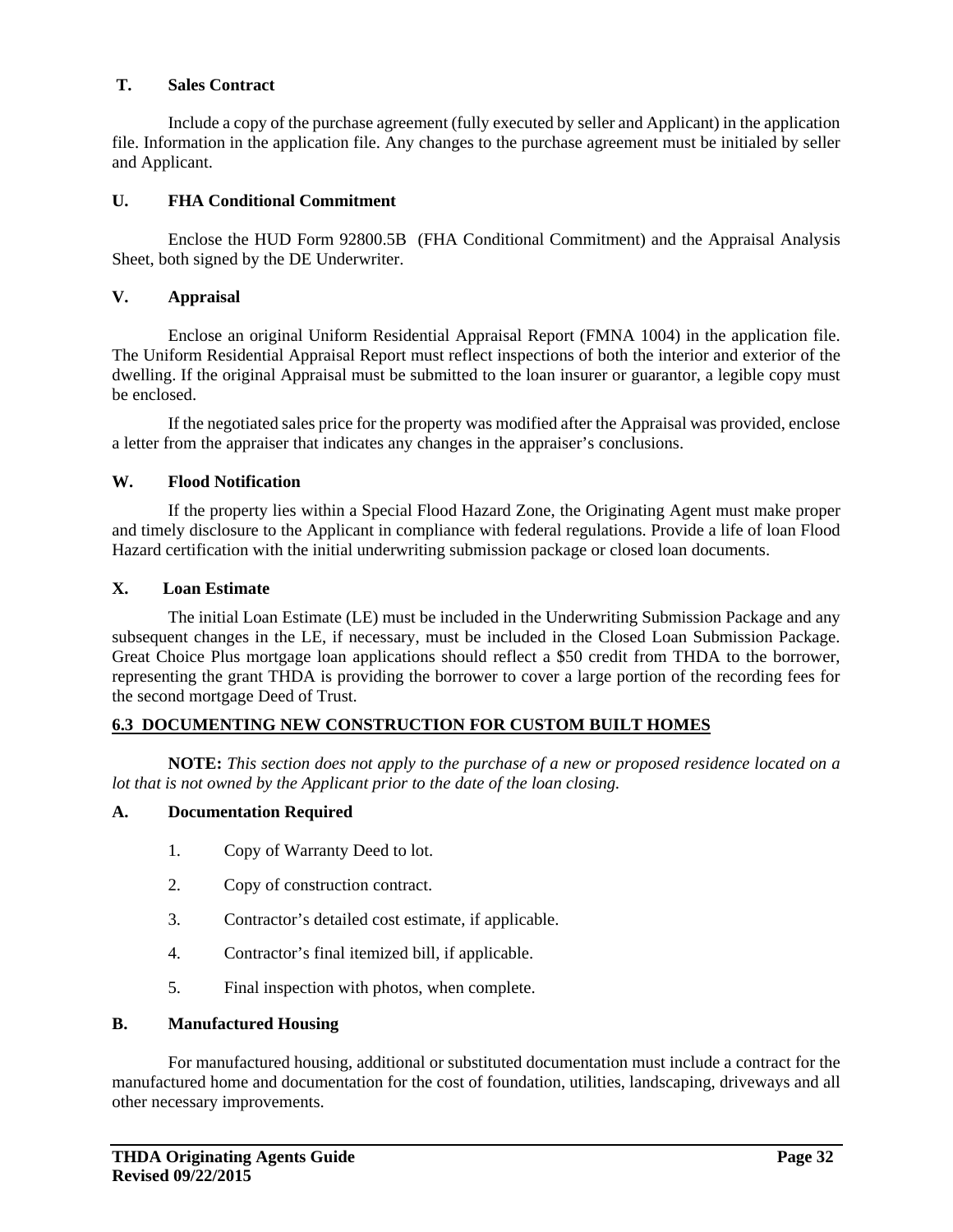To waive the flood insurance requirement, a loan survey is required and must indicate the boundary of Flood Zone A and show that all improvements included in the appraised value are outside of Flood Zone A.

The amount of coverage must equal the total amount of the THDA approved loan up to the maximum amount available through the National Flood Insurance Program.

The maximum allowable deductible amount is \$2,500.

The same mortgagee clause and mailing address previously indicated under "Hazard Insurance" must be used.

A copy of the flood insurance application and a copy of the check for the first year's premium must be enclosed with the closing package shipped to THDA.

#### **F. Escrow for Repairs or Completion of Construction**

Escrows for repair should be avoided. Submit the proposed escrow agreement to THDA prior to closing. At a minimum, the escrow agreement must state what the escrow is for, the dollar amount to be escrowed, and the completion date which may not exceed 60 days.

Loans should be closed with repair escrows only if the repairs are minor and can be completed quickly. Escrows for completion of construction should only be for minor items, such as final landscaping that is delayed due to seasonal weather.

The amount to be placed in escrow for the completion of repairs or construction must be the greater of (a) 150 percent of the estimated cost of the repairs or the estimated cost to complete construction or (b) the amount required by the applicable loan insurer or guarantor.

All work must be completed and a final inspection delivered to THDA by no later than 60 days after closing.

An escrow agreement acceptable to THDA for repairs or completion of construction must be used. The Originating Agent must hold and disburse the escrow funds in accordance with the Escrow Agreement.

#### **G. Closing Disclosure**

The Closing Disclosure (CD) is required. The principal amount of the second loan should be listed on the CD for the first loan.

#### **7.5 OTHER REQUIREMENTS**

#### **A. Close In The Name Of**

All THDA approved Great Choice loans must be closed in the name of the Originating Agent noted on the Commitment and are assigned to THDA. THDA Great Choice Plus loans must be closed in the name of THDA.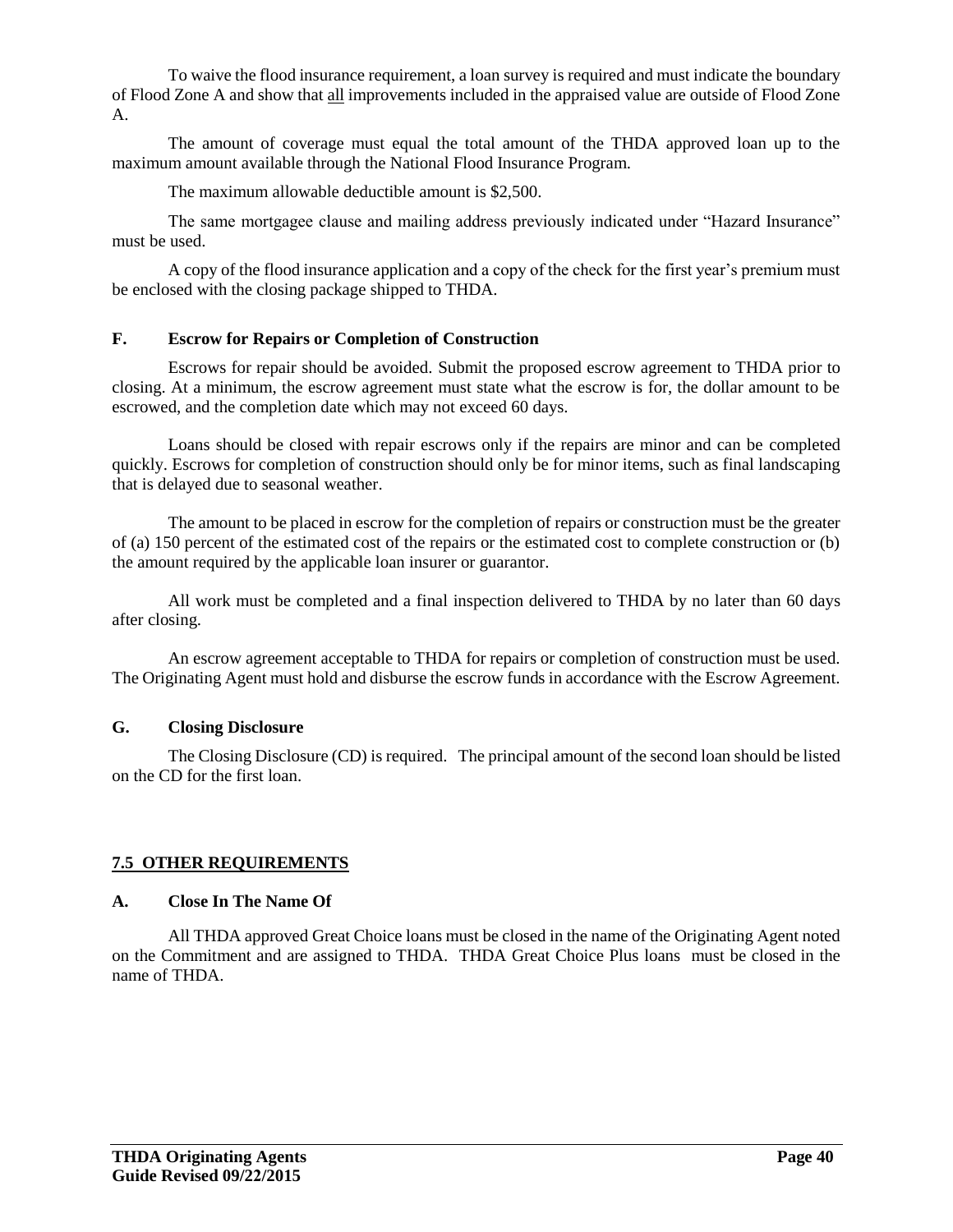2. Origination Fee

A fee up to 2% of the Base Loan Amount is permissible, and is paid to the Originating Agent. The origination fee may not be charged on financed FHA MIP, VA Guaranty Fee, USDA/RD Guaranty Fee or PMI, unless expressly permitted by FHA, VA, USDA/RD or PMI regulations. Either the Borrower or the seller may pay the Origination Fee up to 2%. No additional origination fee may be charged to the Borrower or seller.

A loan originator may designate an origination point on page 2 of the CD.

3. Discount Points

A discount fee of ¼% of the actual or total loan amount is permissible, and is paid to the Origination Agent. Either the Borrower or seller may pay the ¼% discount fee.

- 4. THDA allows the Originating Agent to charge an Application Fee of up to \$600. If the Originating Agent elects to charge the Application Fee, it must be included on the LE and CD. The total Application Fee cannot exceed \$600.
- 5. A \$50 grant will be provided to the borrower for the Great Choice Plus program. The credit should be reflected on the Closing Disclosure. THDA will reimburse the lender at the time the loan is purchased.

#### **7.7 USE OF MERS SYSTEM**

Originating Agents who are MERS members, in good standing, may use loan documentation showing Mortgage Electronic Registration Systems, Inc., as the nominee for Originating Agent and Originating Agent's successors and assigns for THDA loans closed on or after July 1, 2006. The THDA loan number must be reflected on all THDA loan documentation in addition to the use of the Mortgage Identification Number (MIN) as may be assigned and required by MERS.

Originating Agents shall cause each deed of trust (with THDA Rider) securing a THDA loan to be properly recorded in the Register's Office of the county in which the property is located and to register such deeds of trust with MERS in accordance with applicable MERS requirements. Originating Agent may sell servicing rights to THDA loans registered with MERS only to THDA approved Servicers who are also MERS members in good standing.

Originating Agent shall, upon THDA's request, obtain and properly record an assignment of any MERS registered THDA loan from MERS to THDA or as THDA may direct. In the event of any dispute regarding a THDA loan registered with MERS, Originating Agent shall take all steps deemed necessary by THDA to protect THDA's interest. All other requirements of this Guide and of the Working Agreement between THDA and Originating Agent shall apply to each THDA loan regardless of registration with MERS.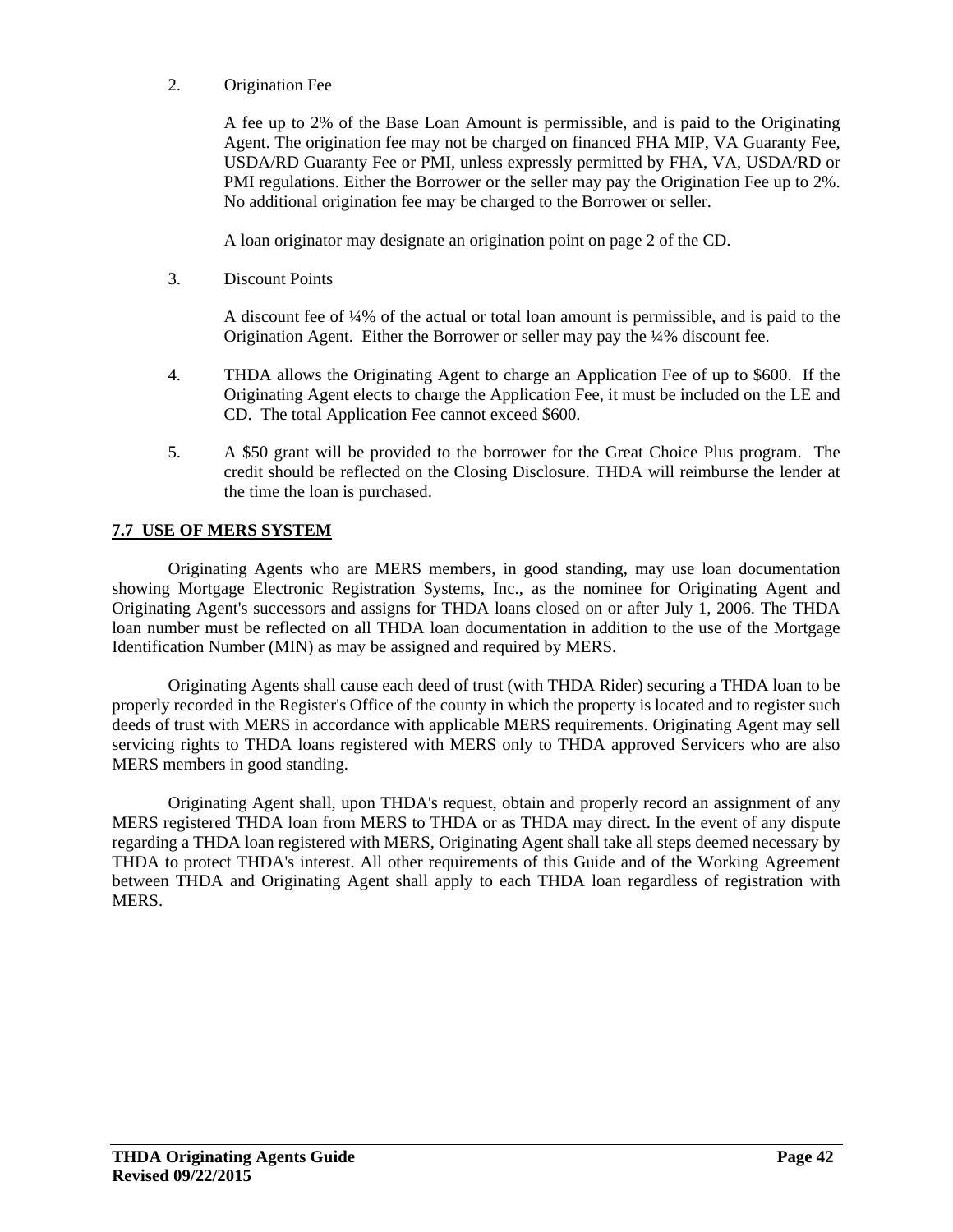Loans closed by the Purchase Method, if approved by THDA, will be purchased from the Originating Agent by wire transfer. A loan is eligible for purchase when the initial closed loan package, which must include the following documents, has been delivered to THDA.

Original Note on Great Choice Original Note on Great Choice Plus loan, if applicable Copy of executed Deeds of Trust Title Insurance Commitment Copy of executed Warranty Deeds Declaration page of Hazard Insurance Closing Disclosure Copy of Legally Enforceable Obligation Letter, if applicable

#### **C. Commitment**

Enclose a copy of the Commitment.

#### **D. Original Note**

Deliver the original Note(s), endorsed to THDA by an authorized Originating Agent staff member, to THDA within 10 days after loan closing. Include the original Note(s) with the closed loan package if THDA will receive the entire closed loan package on or before the 10 Day Deadline.

#### **E. Deed of Trust**

Enclose the original recorded Deed(s) of Trust and Rider(s), or a copy (before recording) of the fully executed Deed(s) of Trust and Rider(s) which have been certified as a true and exact copy by the Settlement Agent or an authorized Originating Agent staff member.

THDA must receive the original recorded Deed(s) of Trust and Rider(s) on or before the 120 day deadline. Applicant's signature and typed name on the Deed(s) of Trust, Title Insurance Policy and Warranty Deed(s) must match exactly or a name affidavit must be enclosed. The legal description, book, page, time of recording and other critical data must match the Title Insurance Policy and the Warranty Deed(s), as applicable.

#### **F. Affidavit of Affixation (Manufactured Home)**

Enclose the original, fully executed and recorded Affidavit of Affixation.

#### **G. Assignment (n/a If MERS documents submitted)**

Enclose the original recorded Assignment, or a copy (before recording) of the fully executed Assignment which has been certified as a true and exact copy by an authorized Originating Agent staff member.

THDA must receive the original recorded Assignment on or before the 120 day deadline. The recorded Assignment must indicate the correct book and page reference for the recorded Deed(s) of Trust and any subsequent re-recordings. The Title Insurance Policy or an endorsement must reflect the recording and any subsequent re-recordings of the Assignment.

#### **H. Title Insurance Policy/Endorsements**

Enclose the original Title Insurance Policy and all required endorsements. The original Title Insurance Policy must be received by THDA on or before the 120 Day Deadline.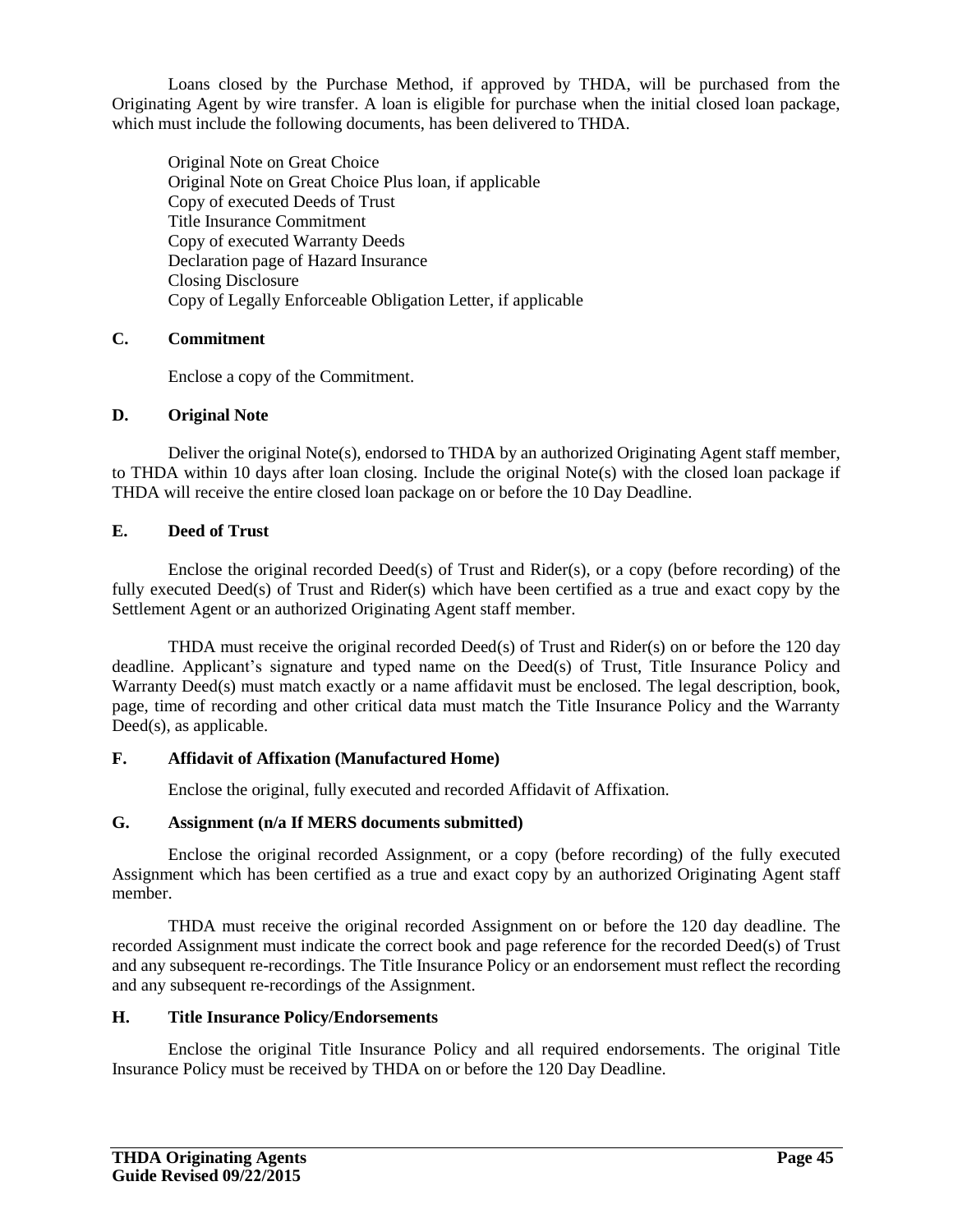#### **I. Warranty Deed**

Enclose a copy (before recording) of the fully executed Warranty Deed(s) that convey(s) the property to the Borrower. A copy of the recorded Warranty Deed(s) is/are required if a Manufactured Home.

#### **J. Closing Disclosure**

The Closed Loan Submission Package must include the Closing Disclosure (CD).

Great Choice Loan Allowable Fees

#### I. Great Choice Loan:

A loan originator may designate an origination point on page 2 of the CD. THDA allows up to 2% origination points for all Great Choice loans. THDA also allows the Originating Agent to charge a ¼% discount point. If the Originating Agent elects to charge the ¼% discount, it must be included on the CD.

Please note that THDA allows the Originating Agent to charge an Application Fee of up to \$600. If the Originating Agent elects to charge the \$600 Application Fee, it must be included on the CD. The total Application Fee cannot exceed \$600.

#### II. Great Choice Plus Loan:

THDA only allows customary recording fees. THDA does not require Lender title policy on the Great Choice Plus loan. THDA Great Choice Plus loans are exempt from state stamp taxes.

#### **K. Hazard Insurance**

THDA must receive a copy of the hazard insurance policy declarations page, or a copy of the Certificate of Insurance, signed by an authorized agent of the insurance company. The original policy or Certificate of Insurance must be sent to the THDA Servicer.

#### **L. Termite Inspection/Treatment Certificate (when applicable)**

See Section 7.4.C.

#### **M. Flood Insurance (when applicable)**

See Section 7.4.E.

#### **N. Commitment Conditions**

Enclose any documents to satisfy, at closing, conditions specified in the Commitment, if not otherwise satisfied with documents listed above.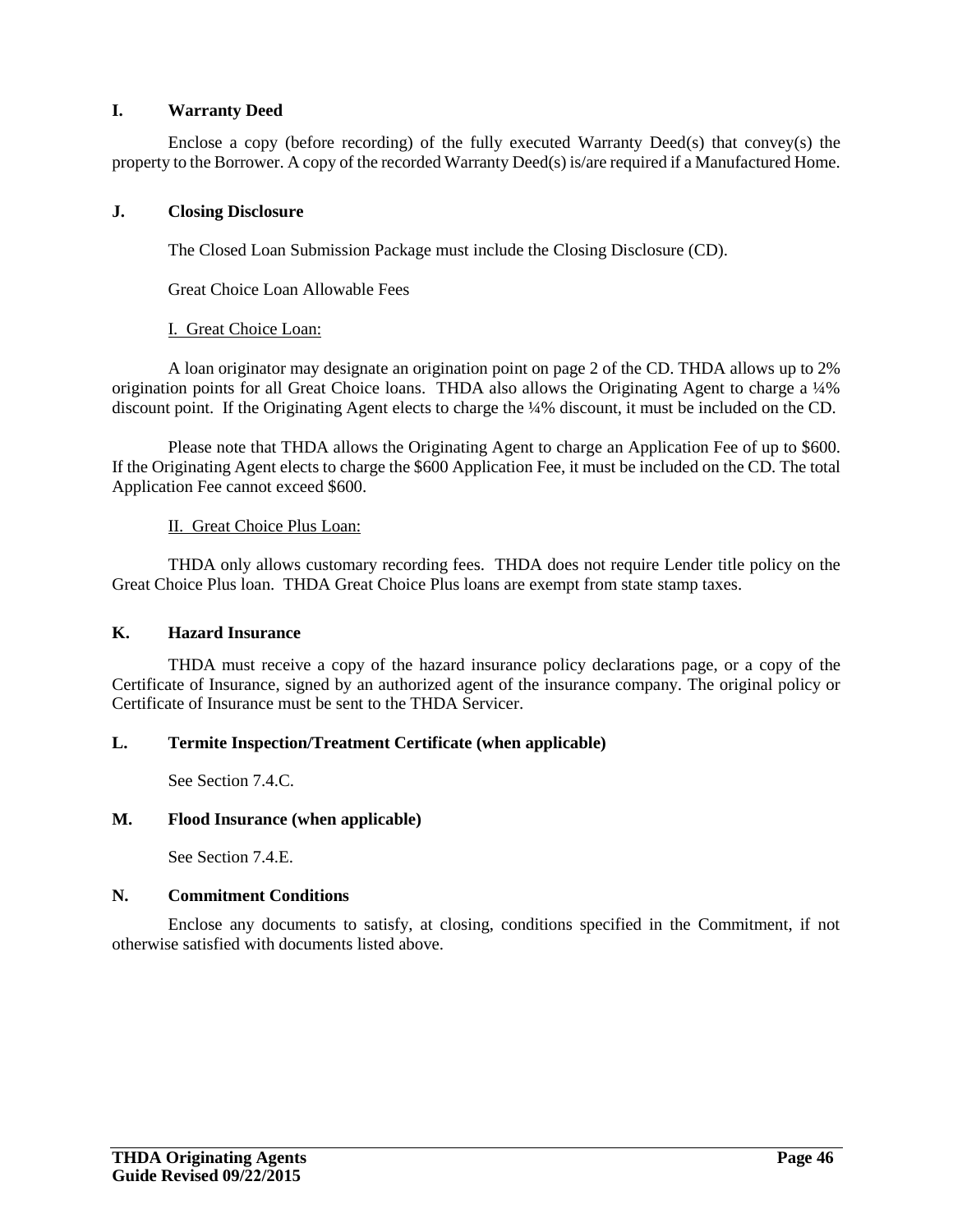#### **O. Copy of MIC/LGC; Original USDA/RD 1980-17, or As Applicable**

1. The MIC must be ordered promptly after closing. THDA must receive a copy of the MIC within 120 days following closing.

Evidence of Originating Agent compliance with HUD's electronic transmission requirements for the Mortgage Record Change must be in the closing package. A copy of the lender query from FHA connection reflecting THDA as the holder.

- 2. The LGC must be ordered promptly after closing. THDA must receive a copy of the LGC within 120 days following closing.
- 3. For USDA/RD loans, enclose the original Loan Note Guaranty 1980-17 within 120 days of closing.

Also enclose a copy of RD Form 1980-11, Lender Record Change. The original 1980-11 must be submitted to Rural Development. In the appropriate space, indicate THDA's USDA/RD ID number: 6206001445.

#### **P**. **Final Loan Application (1003)**

The final 1003 executed by the borrower(s) must be included in the Closed Loan Submission Package.

#### **8.5 LOAN REPURCHASE**

#### **A. Repurchase Obligation**

THDA, in its sole discretion, may refuse to purchase any loan and may require an Originating Agent to repurchase any loan(s) when any of the following exist:

- 1. Commitment conditions are not satisfied; or
- 2. The closed loan does not match all elements of the Commitment; or
- 3. The Originating Agent fails to deliver required documents to the THDA Servicer within the THDA Servicer's deadline; or
- 4. The loan is refused for servicing by the THDA Servicer; or
- 5. The Borrower fails to make the first regularly scheduled loan payment to the THDA Servicer ("first payment default"); or
- 6. The Borrower experiences a first payment default before the MIC, LGC, USDA/RD guarantee or PMI certificate is issued (first payment default is determined by the records of the THDA Servicer indicated on the Commitment); or
- 7. An entity other than THDA or the Originating Agent is named on the MIC, LGC, USDA/RD guarantee (1980-11, 1980-17 or 1980-18) or PMI Certificate;
- 8. The Originating Agent fails to deliver closed loan documentation to THDA within specified deadlines; or
- 9. The loan cannot be insured or guaranteed within 150 days of loan closing or the THDA closing file is incomplete on the  $151<sup>st</sup>$  day following loan closing; or
- 10. Any material fact discovered subsequent to the closing causes the loan to be ineligible for THDA financing.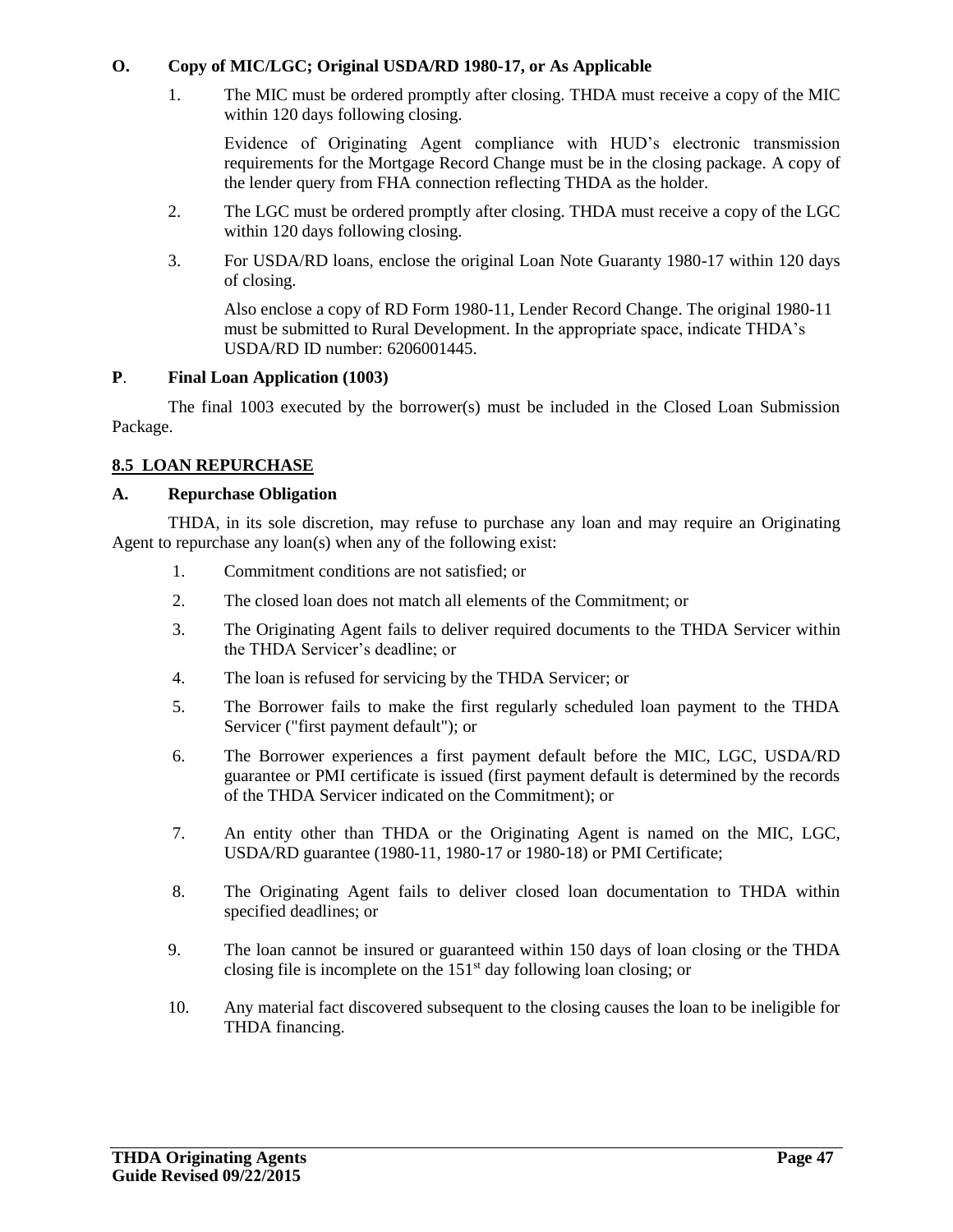#### **SECTION 9: THDA FORMS AND INSTRUCTIONS**

As a result of Tax Code requirements, THDA must require certain forms. Application files or closed loan packages that do not contain fully executed THDA forms, as required, will not be accepted by THDA. These forms must be included in THDA application files and in THDA closed loan packages as indicated in this Guide. THDA forms are in addition to the typical forms utilized in the mortgage industry. These forms are to be considered part of this Guide.

THDA forms may not be altered.

THDA forms may not be distributed to a lender who is not an Originating Agent or to any other unauthorized individual or entity.

Detailed instructions for completion of each THDA form follows in the order that they are typically encountered in the lending process:

Application Affidavit HO-0450 (03/11) Veteran Exemption Application Affidavit HO-0460 (02/07) Notice to Applicants Federal Recapture Requirements HO-0448 (09/99) Seller Affidavit HO-0451 (09/99) Application for Assistance HO-0573 (09/15) Buyer Profile HO-0439 (02/15) Underwriting Submission Checklist HO-0549 (09/15) Affidavit of Affixation HO-0453 (12/06) Legally Enforceable Obligation Letter HO-0476 (10/14) Closed Loan Submission Checklist HO-0541 (09/15) THDA Rider HO-0440 (08/03) Request for Loan Purchase with Acknowledgement and Certification HO-0444 (10/14) Disclosure of Loan Terms for Great Choice Plus Second Mortgage Loan HO-0574 (09/15)

### **APPLICATION AFFIDAVIT HO-0450 (03/11)**

#### **VETERAN EXEMPTION APPLICATION AFFIDAVIT HO-0460 (02/07) (If Applicable)**

The Application Affidavit or Veteran Exemption Application Affidavit (if applicable Application Affidavit must be executed by each applicant and non-qualifying spouse. The household income figure to be provided in item #4 is the maximum allowable income for the size of the applicant's household and location of property. The acquisition cost figure for Great Choice is to be provided in item #5 is the maximum THDA acquisition cost for the county in which the property is located. The original Application Affidavit or Veteran Exemption Application Affidavit is required by THDA. All changes or whiteouts must be initialed by the Applicant(s).

Each Application Affidavit or Veteran Exemption Application Affidavit, must be executed and notarized within the State of Tennessee; however, in rare circumstances, an Application Affidavit or Veteran Exemption Application Affidavit may be executed and notarized outside the State of Tennessee, such as when a person is a member of the armed forces, is stationed outside the state and is unable to be present while the application is being processed.

#### **NOTICE TO APPLICANTS FEDERAL RECAPTURE REQUIREMENTS HO-0448 (09/99)**

This form is mandatory for all THDA loan applications. The Applicant and all Co-Applicants must sign and date the form at the time of application. Provide a copy to the Applicant. Enclose the original signed and dated form in the application file when submitted for THDA underwriting.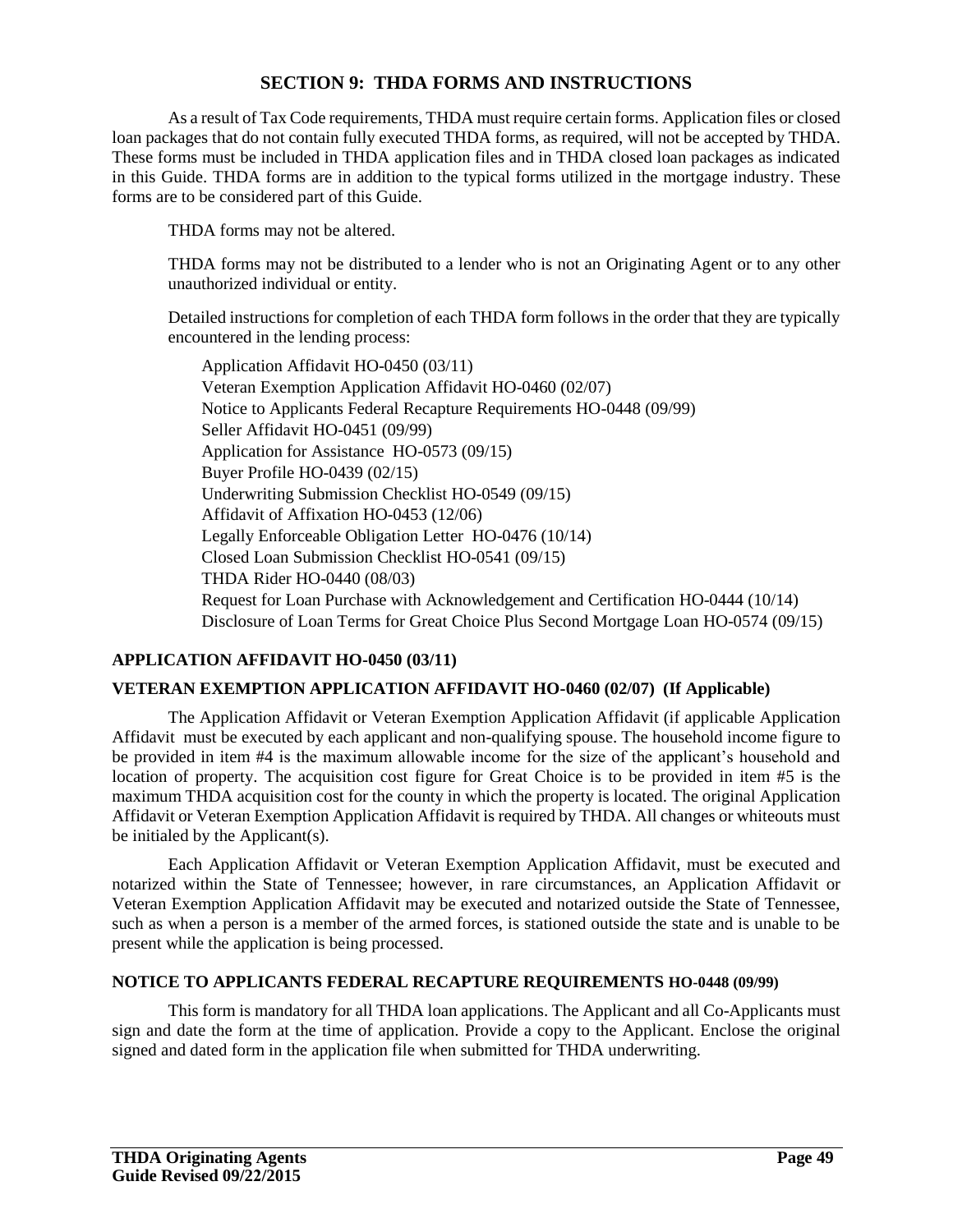#### **SELLER AFFIDAVIT HO-0451 (09/99)**

The seller of the property must complete a Seller Affidavit for each application file submitted to THDA. The Seller Affidavit is to assist in determining whether the purchase of the property involves more than the purchase price specified in the sales contract.

The seller must sign and date the Seller Affadavit, and it must be notarized. Enclose the original Seller Affidavit in the application file when submitting for THDA underwriting. In the absence of the original Affidavit at the time of loan approval, a prior to closing contingency will be THDA receipt of the original.

#### **APPLICATION FOR ASSISTANCE HO-0573 (09/15)**

This form must be completed and the original included in each loan application package submitted under the Great Choice Plus Loan Program. The application should indicate the total FHA loan amount including MIP, the exact (dollars and cents) amount of assistance based on 4% of the referenced loan amount, the anticipated closing date, and the complete name of the settlement agent. This form must be signed by the Borrower(s) and an authorized representative of the lender.

#### **BUYER PROFILE HO-0439 (02/15)**

This form is critical to facilitate accurate reports by THDA. Complete this form accurately and completely and enclose it with the application file when submitted for THDA underwriting.

#### **UNDERWRITING SUBMISSION CHECKLIST HO-0549 (09/15)**

Use this form as a cover sheet for all application files submitted to THDA.

Follow the checklist closely and complete all information. Items omitted may cause the application file to be returned for completion and resubmission. Do not change the size of this form.

The checklist has five main sections:

- 1. General Information.
- 2. THDA Program Eligibility. Must include original documents, notarized as indicated.
- 3. Great Choice Plus Loans/Downpayment/Closing Cost Assistance. Must be documented as indicated, if applicable.
- 4. Credit Package. Must include documentation, as indicated.

Originating Agent Information: Provide complete information, including the Originating Agent's four-digit O. A. Number as assigned by THDA. An omitted or incorrect Originating Agent number and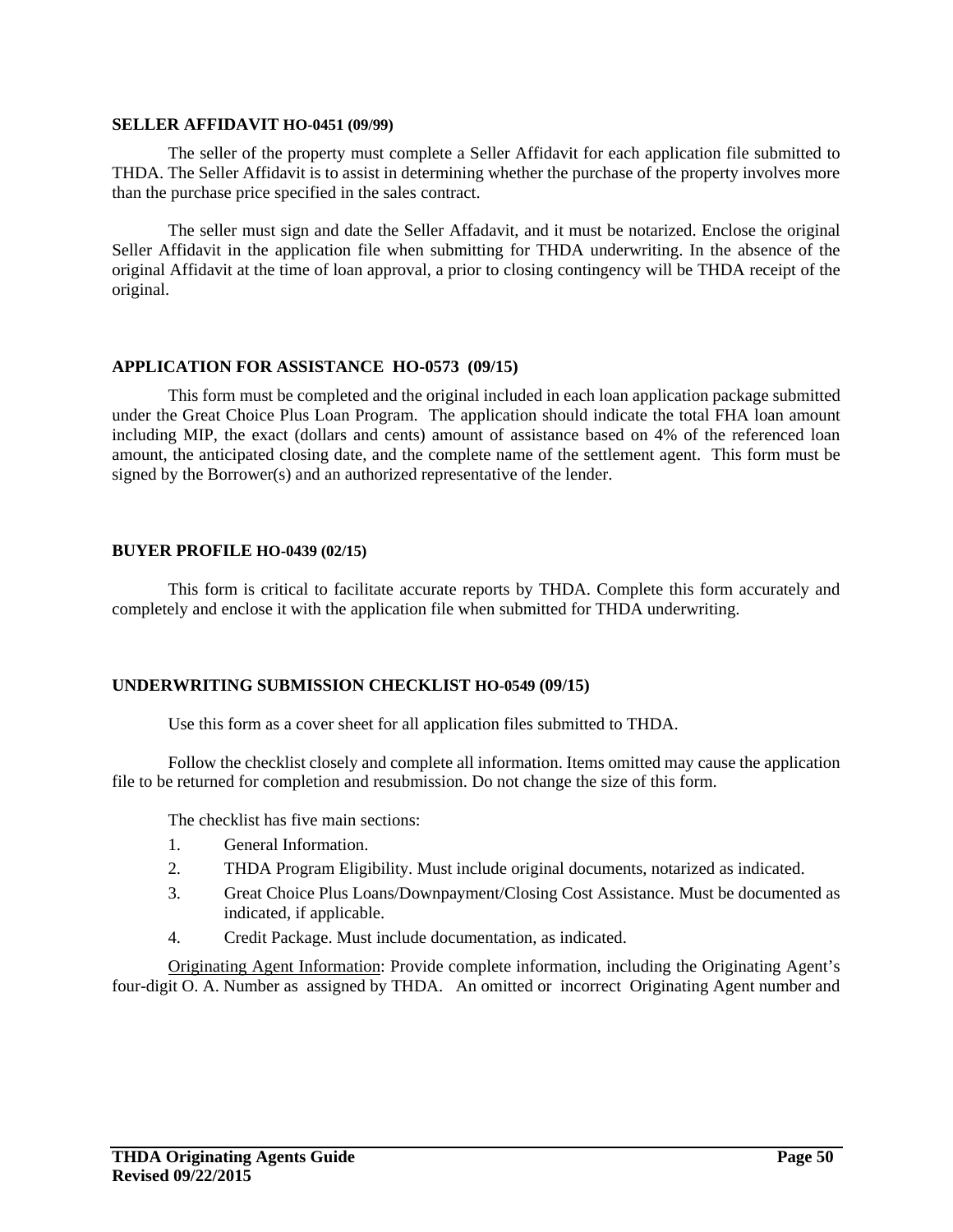omitted or incorrect branch address are the primary causes of misdirected commitments and misdirected funding checks.

Primary Applicant: Include primary Applicant's name as it will appear on all documents. It must be accurate and consistent.

Property Address: Must be accurate and consistent on all documents.

Submission Purpose: As indicated, this form may be used for purposes in addition to the initial submission of an application file.

Program Type: Indicate the desired THDA loan program.

Loan Type: Indicate whether the loan type is FHA, VA, Conventional or USDA/RD.

Property Type: Indicate the correct property type. Check the appropriate block to indicate a residence that is a single family detached or a condominium. Check "Other" and indicate in the blank provided if the residence is a 2, 3 or 4 family home, or is a PUD, townhouse, zero lot line, modular or manufactured home.

#### THDA Program Eligibility/Credit Package

A check mark, an "X" or "N/A" must be indicated for each document listed on the form. Refer to Section 6.2 for additional information.

An Originating Agent staff member's signature, printed or typed name and telephone number must appear at the bottom of the checklist. Without this information, the file is considered incomplete. In addition, if this information is omitted, THDA does not know who to call if questions arise.

#### **AFFIDAVIT OF AFFIXATION HO-0453 (12/06)**

An original Affidavit of Affixation is required on all manufactured home loans and must be recorded as a separate document. It cannot be recorded with or attached to the Deed of Trust for recordation.

#### **LEGALLY ENFORCEABLE OBLIGATION LETTER HO-0476 (10/14)**

For any Great Choice loans insured by FHA/HUD the Originating Agent will receive a Legally Enforceable Obligation Letter (LEOL) attached to the THDA Loan Commitment. HUD/FHA requires that THDA provide a Legally Enforceable Obliation Letter when THDA has agreed to provide DPA funds in the form of the Great Choice Plus loan. The Borrower(s) is to sign the LEOL at closing and a copy of the executed LEOL must be sent back to THDA with the initial closing submission package in order for THDA to purchase the Great choice Plus loan.

The Originating Agent is to retain the original LEOL in their loan file to accompany the FHA insurance application associated with the first mortgage.

#### **CLOSED LOAN SUBMISSION CHECKLIST HO-0541 (09/15)**

Use this form when submitting all closed loan files to THDA, regardless of the source of funding. This form can also be used as a checklist for submission of follow-up documentation. Complete all items on this form. Do not change the size of this form.

#### **THDA RIDER HO-0440 (08/03)**

The THDA Rider must be completed, executed, attached to and recorded with the deed of trust for all THDA first mortgage loans, regardless of loan type. The THDA Rider must be signed by all Borrowers who are required to sign the first deed of trust and recorded with the deed of trust.